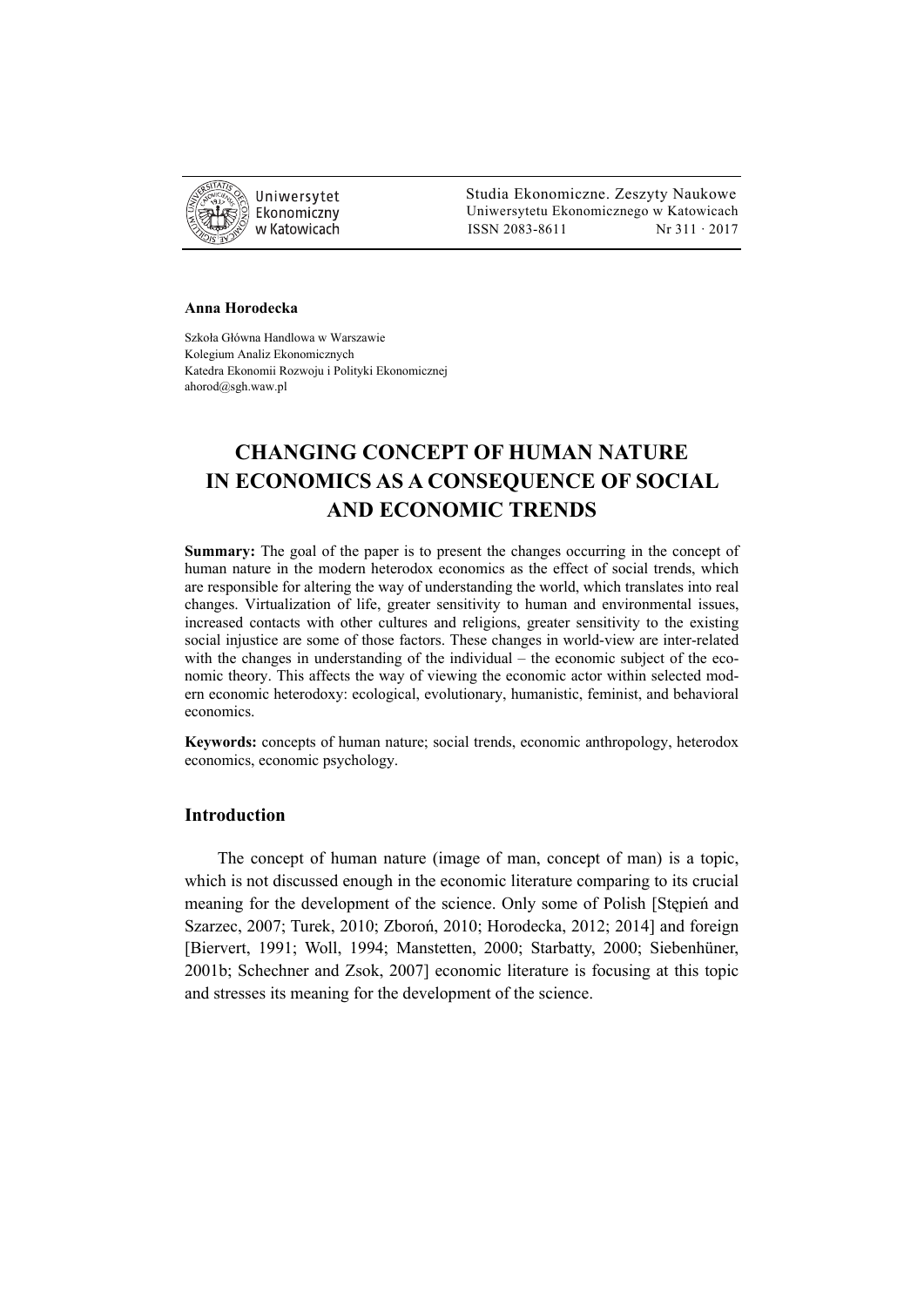The economics reflects the major tendencies taking place both in social sciences and in the real social processes in their concepts of human nature.

Watching the transformation of the concept of human nature, we could trace back some major factors contributing to the changes and formation of new images of man. For instance, the very homo oeconomicus as created by Adam Smith was among others a reaction to the changes of worldview, which deprived the individual of his/her central place in the world<sup>1</sup>. Human being became just an element of the new puzzle – the world, a screw in the clock made by craftsmen<sup>2</sup>, a part of deterministic mechanism, subordinated to the rules, which do not depend on the free will of the individual. The science and philosophy got interested in these rules (for instance Newton's physics). Among them Adam Smith [2005] (similar to David Hume [2007]) looked for determinist rules guiding the behavior of individual and discovered it. It was for him – pursuing own wealth (later replaced by utilitarian philosophers with the concept of utility) and maximizing it with the help of rationality.

The concept of human being created by Adam Smith was accompanied by changes in the worldview. The fate of the world was not any more perceived as lying in hands of famous individuals, similar to the machine, which works due to some unmistakable work of all screws, which are subordinated to some general laws.

Another factor was the growth of knowledge about a human being, a discovery that human being is guided by moral sentiments streaming for the maximization of his utility. Other factors could encompass scientific embedding of the author (moral philosophy, Scotland, birth of empiricism, utilitarianism<sup>3</sup>). Authorities which could influence the development of the idea: David Hume (1711-1776), John Locke (1632- 1704), Jeremy Bentham (1748-1832) and experiences and observations made by the philosopher during birth of the industrial revolution.

Further development of science and the economic and social changes lead to a further sophistication of the homo oeconomicus – by marginal economics (Pigou, Jevons, Menger, Walras). This concept has been regarded as the icon of the economics, for over hundred years.

But what factors nowadays contribute to changes of the concept of human nature (especially in modern heterodox economics), which may shake the

<sup>1</sup> It meant the loss of the image of a person as created God alike, as microcosmos in a world view of Thomistic philosophy. 2

The idea was that God as craftsmen of the world, after the creation withdrew himself from it.

<sup>3</sup> Utilitarianism, considers such behavior as being ethical, whose effect delivers us the maximal utility to us (extreme utilitarianism) or to the majority of people affected by such an action. Adam Smith combined such two utilitarian's rules in one: the individual, pursuing for it is own wealth, raises the wealth of the whole nation.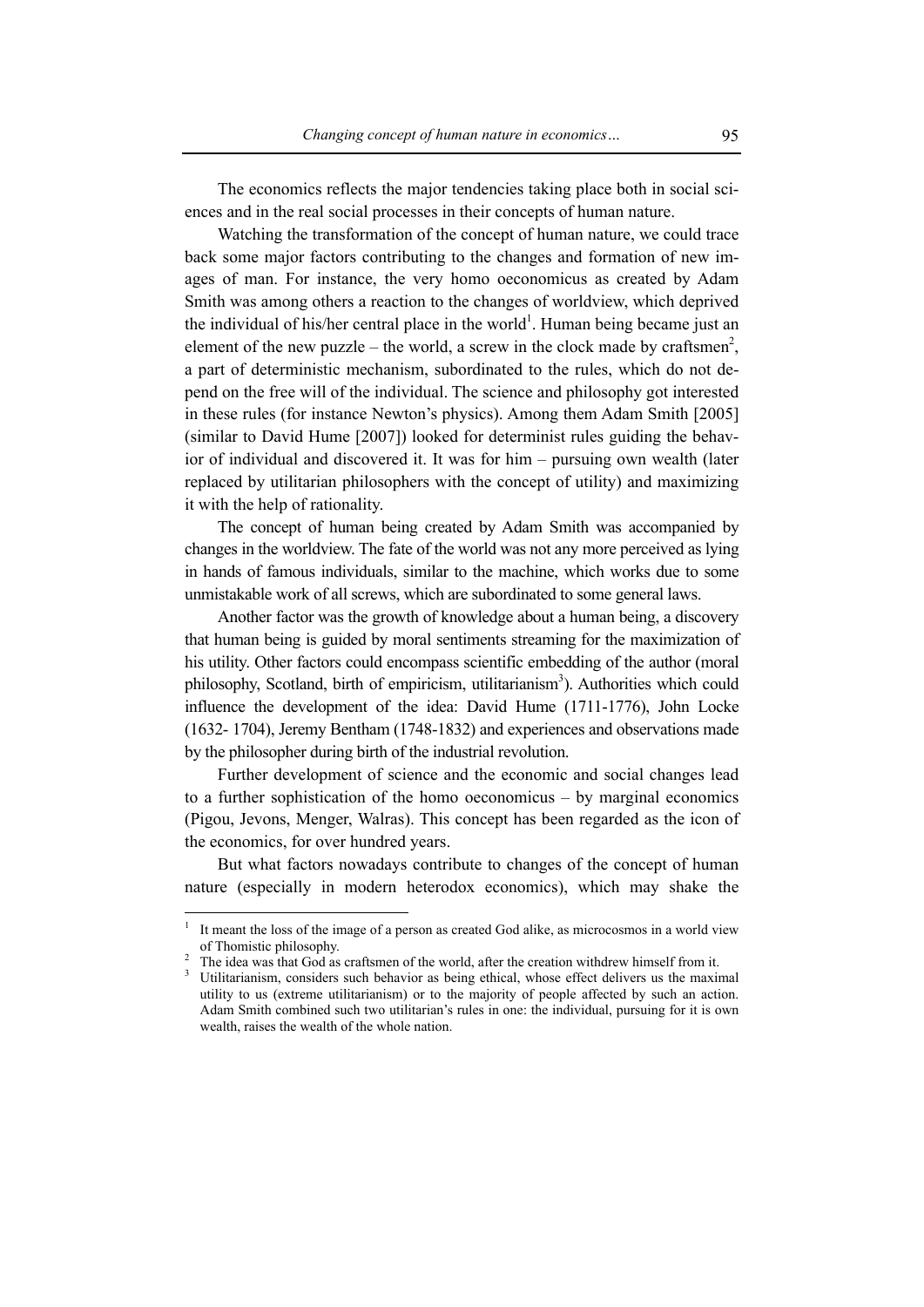monument of the neoclassic thought? In order to answer this question, the paper discusses, in first place, the factors which may be responsible for these changes and then presents the actual changes of concept of human nature within the modern economic thought.

# **1. Factors responsible for change of the concept of human nature**

It is possible to differentiate following reasons responsible for the actual changes in the neoclassical concept of human nature. In first place, it is to name the progress in the knowledge. The discoveries, especially in behavioral psychology (made by Kahneman [2001]), led to doubts about rational choices. Not the rational calculation, but some heuristics, which simplify the reality, are basis of human decisions. The application of those heuristics leads to other results as those effected by rational choices. In this way the assumption about maximization of utility can be modified. The terms 'suboptimal choice' and 'bounded rationality' replace therefore the 'rational choice'. The mechanisms of choice applied in place of optimal choice, like prospect theory for instance, are described first by Kahneman and Tversky [1979].

Due to the progress in behavioral and cognitive schools of psychology and neuroscience it was proved that human being does not like risk. This risk aversion is greater than we could expect basing on the rational judgement about the expected value [Kahneman and Tversky, 1979]. This could be explained by the fact, that the negative and positive changes of income are experienced diversely. The same change in income when it is negative causes more 'pain' than the positive change cause 'happiness'. In other words: The utility loss by negative change of one unit of income is smaller than utility gain caused by positive change.

The development of evolutionary psychology delivered some explanations towards the human behavior<sup>4</sup> [Wright, 2010; Buss, 2009]. This made clear that human motivation is not only oriented on survival or wealth for self, but as well for other persons related to this person (having a part of its gen). According to 'Hamilton's rule', developed by Hamilton [1964], the tendency to show altruistic behavior is related proportionally to the level of relationship, expressed in the percentage of shared genetic code. It has been explored that the choices are determined by institutions, which gave basis to integration of institutional economics to neoclassical economics. As a consequence the new institutional economics

<sup>4</sup> Without the necessity to enter into the subjective experiences of the human being, but remaining only by the sociological observation.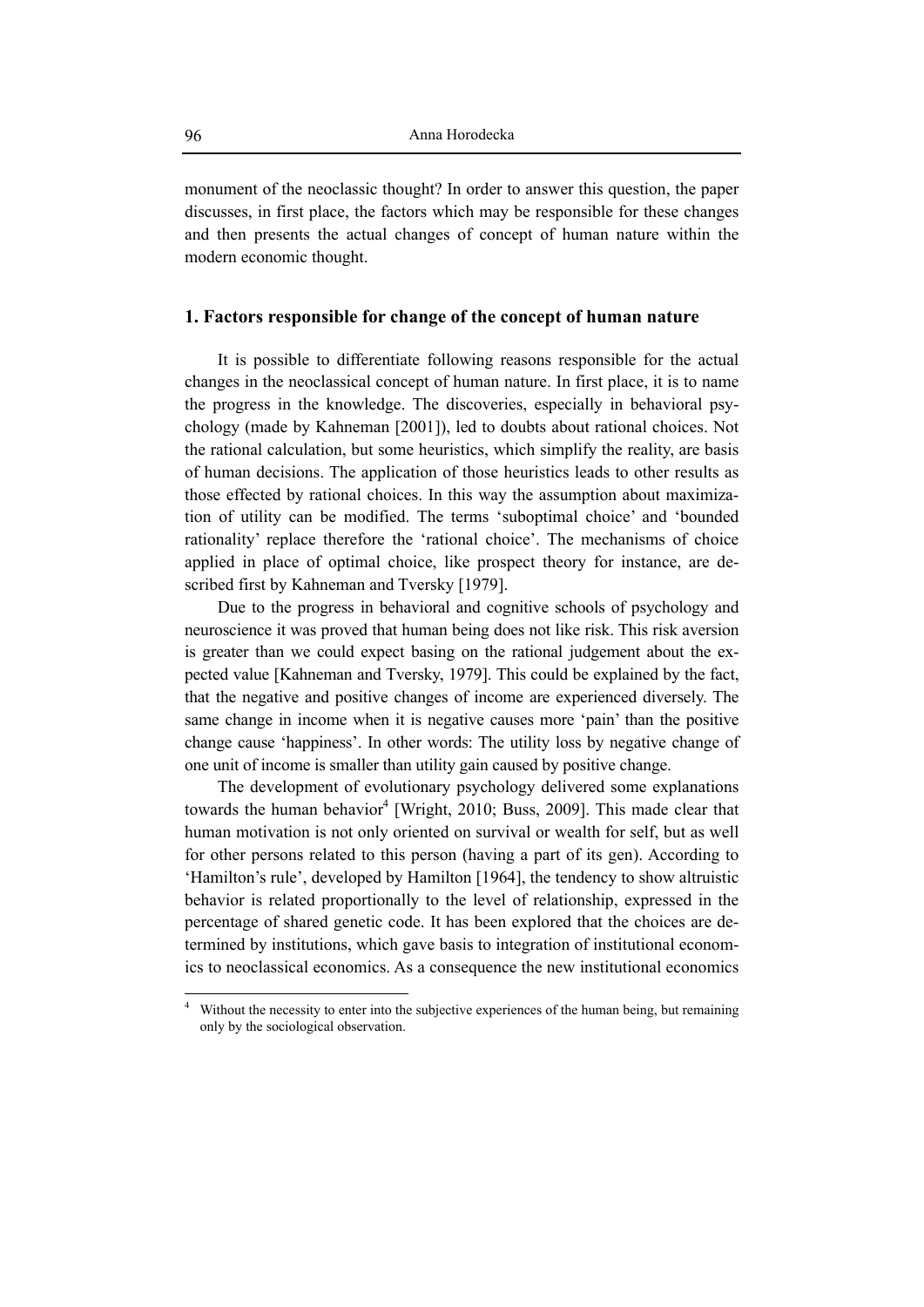emerged [Coase, 1998]. Thanks to institutionalism the category of transactional costs is introduced, which prevent the individual in taking the optimal choice<sup>5</sup>. Many of modern heterodox schools applied into their research the institutional analysis (for instance the ecological, evolutionary, and feminist economics). Although they remained closer to the original thought of old institutionalists and haven't reduced the meaning of institutions to the potential costs.

The globalization influenced not only the change of world, but led to some relevant changes in the concept of human nature. The economists got aware of the fact that homo oeconomicus is not so culturally universal as economists used to think. In fact, it reflects only the western values ideals. To overcome these shortages of homo oeconomicus, the modern heterodox economics looks for greater cultural sensibility in its concepts of human nature.

Some of mentioned factors lead to only slight modifications of homo oeconomicus. Other are not yet adopted by the dominating paradigm as soon as their acceptance might cause the necessity of changing the paradigm<sup>6</sup>.

The following changes have a character of slight modification to the existing concept of human nature. They encompass institutional embedding of a person (institutional economics); risk avoidance, manifestation in taking suboptimal decisions (behavioral economics); change of needs within time, what requires an institutional and historical analysis; altruistic forms of behavior explained by egoistic motives and the growth of own utility and care in old age, children treated as an investment for old age (evolutionary, ecological, humanist, feminist economics).

More deep changes occurring in the concepts of human nature due to the mentioned factors, encompass following characteristics. One of such feature is assumption that people are interested in the wellbeing not only of themselves but of other people. For instance: evolutionary economics [Dopfer, 2001; Hodgson, 2007] or humanist economics [Lutz and Lux, 1979].

Other conviction is that gender and cultural setting matters. The motives and behavior of people are perceived as being dependent from gender (feminist economics). The masculine homo economicus is completed by introducing of a female view on human being by considering the 'gender' perspective [Strassmann, 1995].

<sup>5</sup> This would be optimal if there have not been transactional costs, which are not maintained in the standard analysis.

It is due to the fact, that they may possibly cause the necessity of changing the methodology or were not compatible at all with major concepts of the orthodox economics.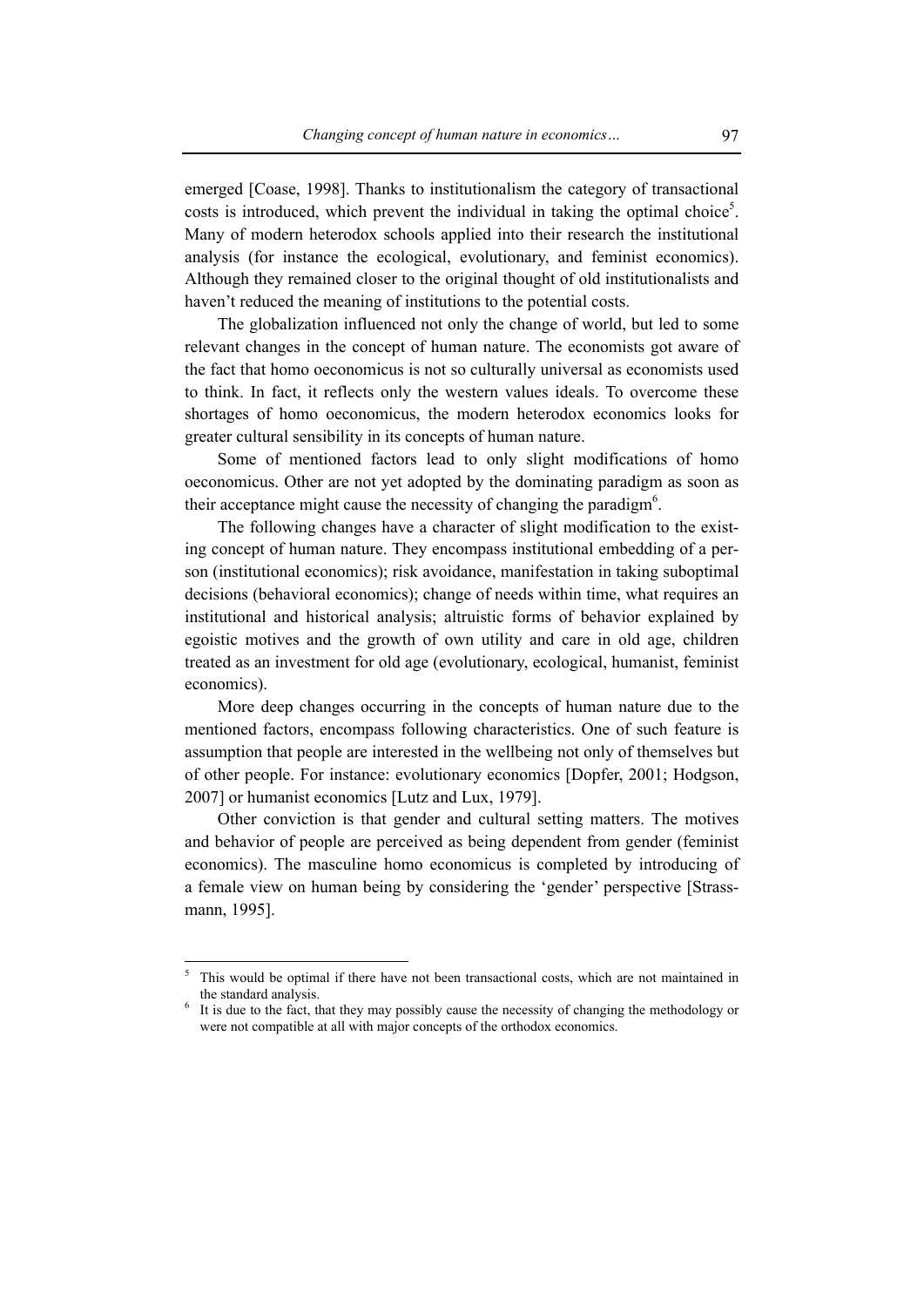Moreover, it is assumed that fulfilling of needs does not enlarge the wellbeing neither of the individual nor of the society. The individual, in order to choose something what is good for him/her, needs some insight. This insight is not understood as the full information, but as the knowledge about this, what is good for the individual and what not, namely the character of the person [Tomer, 2011]. This is the case in the Buddhist [Payutto, 1994] and humanist economics [Lutz and Lux, 1979].

Finally, it is the conviction that neither the individual nor the society needs the permanent growth in production. This is because such as a growth leads to overgrow of the economic system over the ecological one and consequently the destruction of the ecological system, and therefore to the person, which depends on this system. The pressure on the growth in production is perceived a consequence of enlarging some illusory needs. Such argument is widely distributed within ecological economics [Daly and Farley, 2010], humanist [Lutz and Lux, 1979] and Buddhist economics [Payutto, 1994] refers here to wants.

# **2. The characteristic of the concept of human nature in the contemporary heterodox economics as a result of social real changes and changes in knowledge**

So, the changing environment creates a challenge for homo economicus. He is expected to adapt to another environment as he was meant for (time of the industrial revolution, relative simple social structure, etc.). Homo oeconomicus was an outcome of the times of industrial revolution, when it was born. But it is a too simplified model for the current postindustrial society.

Due to these discussed changes in the social and economic environment, the modern heterodox economists, exhibit some deep changes in the understanding of concept of human nature and in the worldview. These changes are presented in the table below (Table 1).

The changes encompass the critics of the concept of rationality as it is understood in homo oeconomicus, and its replacement by the bounded concept of rationality, which is understood within each of concept slightly differently. Moreover, the new concepts pay greater attention to the role of external factors impacting on the behavior of the individual, most of all of other people, society, and culture. Many of them consider the differentiation between wants and needs in place of preferences and introduce the hierarchy of needs. Last but not least, the new concepts of human nature reflect the role of nature in human behavior and its motives.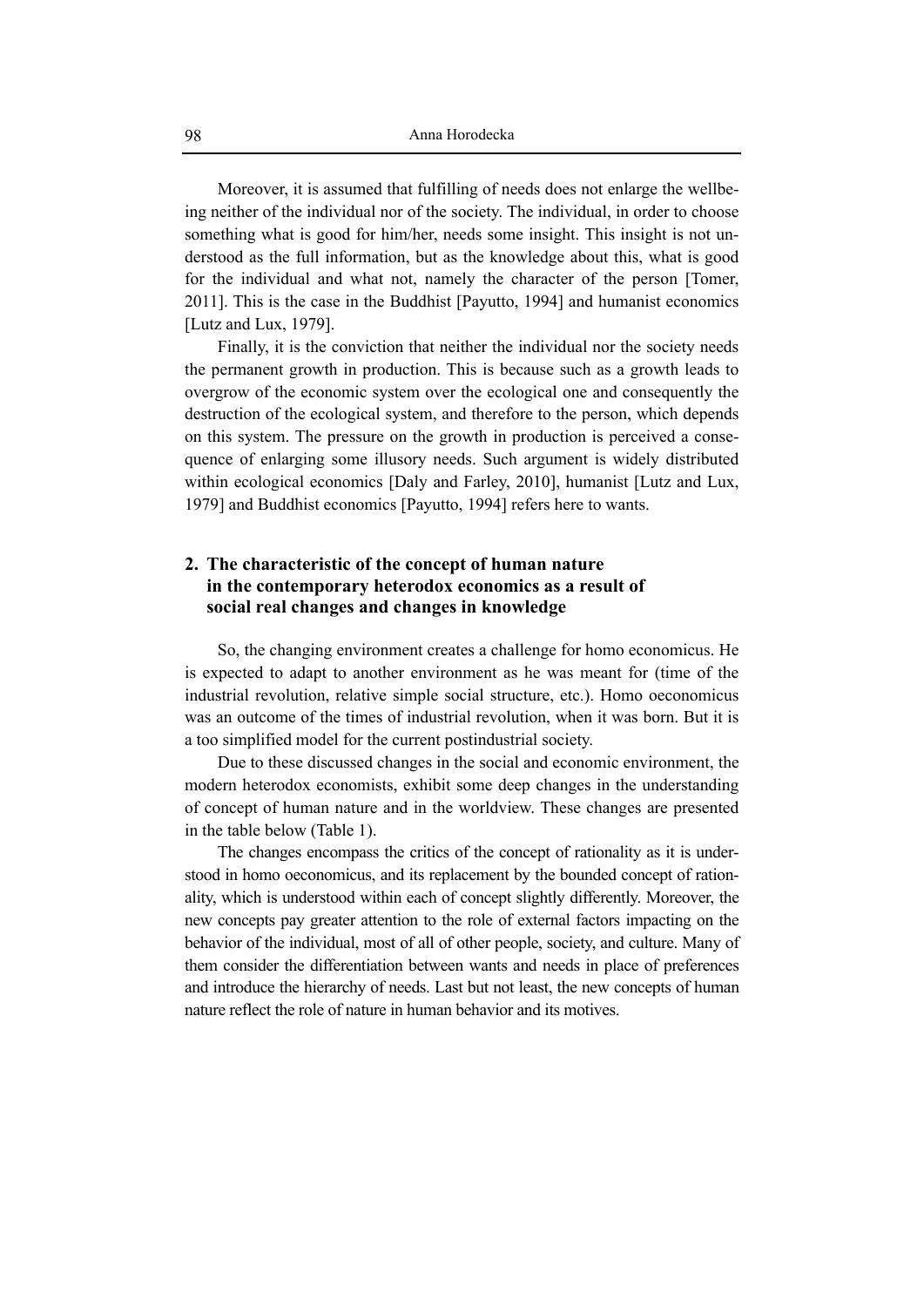| Specification | Individual world                                                                                                                                                                                                                                                                                                                                                                                                                         | Social world and worldview                                                                                                                                                                                                                                                                                                                                             |
|---------------|------------------------------------------------------------------------------------------------------------------------------------------------------------------------------------------------------------------------------------------------------------------------------------------------------------------------------------------------------------------------------------------------------------------------------------------|------------------------------------------------------------------------------------------------------------------------------------------------------------------------------------------------------------------------------------------------------------------------------------------------------------------------------------------------------------------------|
| 1             |                                                                                                                                                                                                                                                                                                                                                                                                                                          | 3                                                                                                                                                                                                                                                                                                                                                                      |
| Behavioral    | $\bullet$ The critics of rationality – bounded rationality<br>• Emotional and rational nature of human being<br>• Behavior depends not on the subject of choice<br>but on external factors as well (framing) and<br>internal (personality, aversion to risk)<br>• The role of diverse emotions (among them risk                                                                                                                          | • The relation between people base on<br>reciprocity (fairness)                                                                                                                                                                                                                                                                                                        |
|               | aversion)                                                                                                                                                                                                                                                                                                                                                                                                                                |                                                                                                                                                                                                                                                                                                                                                                        |
| Feminist      | • There are two aspect of human being – feminine<br>and masculine<br>• People polarize diverse behavior styles according<br>to gender: rational-emotional, autonomous-<br>-dependent, egoistic-altruistic, rational choice -<br>intuitive, preferences - needs<br>• In fact, people are motivated both by 'female'<br>and 'masculine' motives – necessity to overcome                                                                    | The 'female' and 'male' world are<br>complementary and build together<br>the complex world<br>• The economy should be part of the<br>society and its values<br>• The individual is embedded socially<br>• The relation of humans toward<br>nature, impacts and reflects                                                                                                |
|               | this bias                                                                                                                                                                                                                                                                                                                                                                                                                                | the social structure                                                                                                                                                                                                                                                                                                                                                   |
| Humanist      | • People are oriented on realization of higher<br>needs (not: wants)<br>• People consider in their decisions both self-<br>-interest and social interest, so they tend to<br>behave pro-socially and altruistic<br>• People are motivated by both lower and higher<br>needs<br>• Human needs are structured, and on the top<br>there are non-material, and long-life needs<br>• People aim towards self-realization<br>and transcendence | • The human is in the centre of the<br>world, the world is a reflection of<br>him/her<br>• The environment is changing<br>(evolution of the society and culture),<br>• The local community plays<br>an important role<br>• The harmony within society (even<br>if it reduce economic growth),<br>the economics and society shall<br>support human development          |
| Ecological    | • The model of man integrates not only homo<br>oeconomicus but as well homo reciprocans<br>and homo communicus<br>• People aim for happiness and well-being, which<br>contains material and non-material elements<br>• People are motivated not only by procedural<br>utility, but by not possessive as well<br>• The human rationality is bounded<br>• Happiness depends as well on the interior<br>factors                             | • Economic system is part<br>of social-cultural and this<br>of ecological system<br>• The world system is a closed one,<br>therefore the economic system has<br>to respect the boarders put on by<br>the social and ecological system<br>• Biophysical foundations of the<br>economics<br>• The relation between people base<br>both on competition<br>and cooperation |

**Table 1.** The concept of human nature in the contemporary heterodox economics as a result of social real changes and changes in knowledge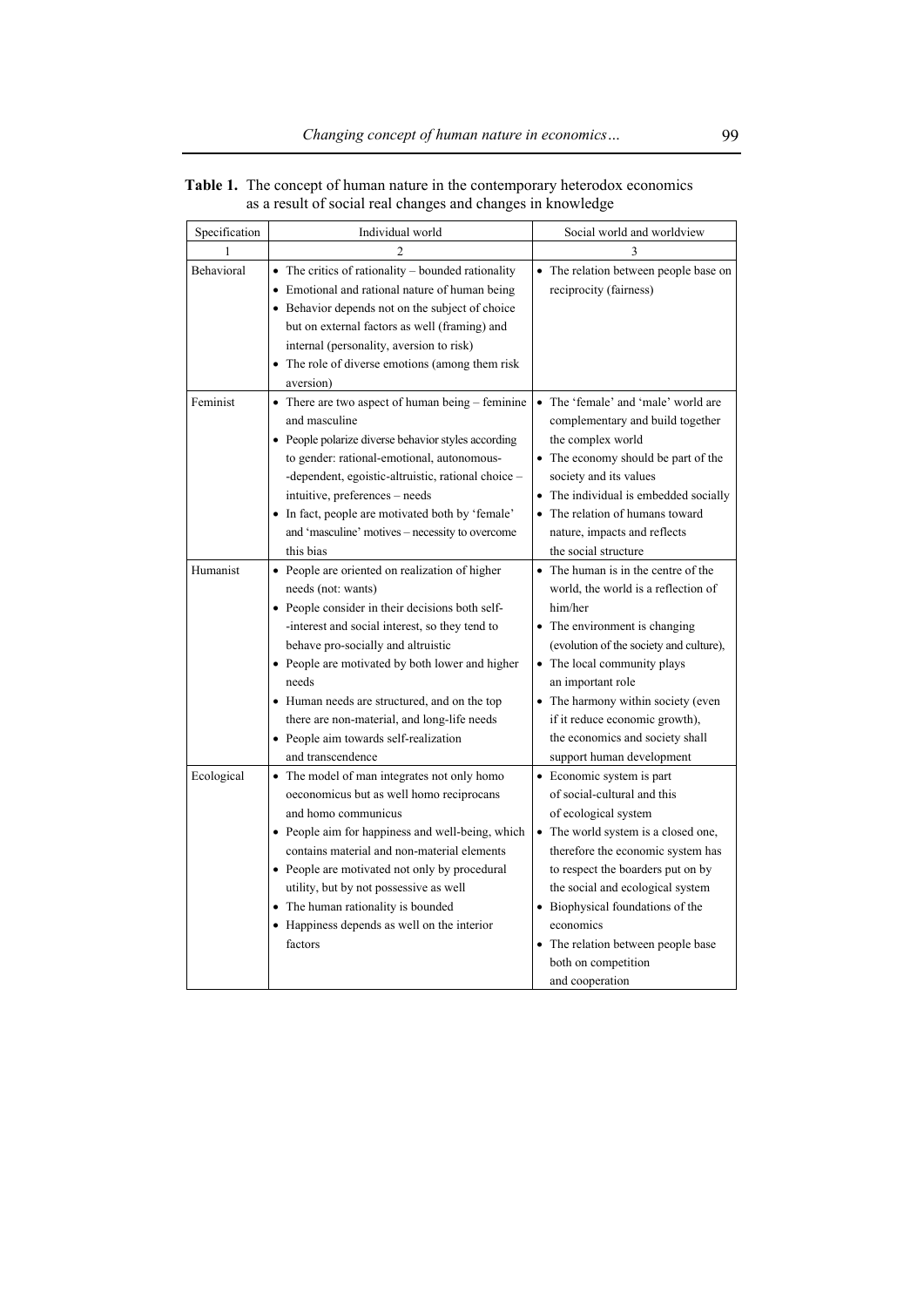### **Table 1 cont.**

|              |                                                | 3                                      |  |
|--------------|------------------------------------------------|----------------------------------------|--|
| Evolutionary | • The rationality is bounded because there     | • The knowledge and its transfer with  |  |
|              | are limits in transforming of impulses         | the help of institutions, technology   |  |
|              | • There are rules guiding behavior             | and products is a key element          |  |
|              | • People aren't optimizers but satisfiers      | in understanding of the world          |  |
|              | • The needs are limited, but the knowledge not | • The process of learning and          |  |
|              | • People try to adjust to the changing         | selection of less effective subjects   |  |
|              | environment                                    | leads to the multiplying of the        |  |
|              | • The knowledge makes such adaptation more     | knowledge                              |  |
|              | effective                                      | • People are in relation to other both |  |
|              | The fundamental human motivation is surviving. | egoistic and altruistic                |  |
|              | which is possible due to accumulation of       |                                        |  |
|              | knowledge. This means for the society          |                                        |  |
|              | the growth of knowledge                        |                                        |  |

Source: Based on: Horodecka [2015a; 2015b; 2015c; 2016].

# **Conclusion**

Actual changes in the society, which encompass changes in the available knowledge, globalization processes, philosophical views, lead to the necessary adjustments of the concept of human nature. This paper discusses various factors contributing to the changes of the modern economic man and their results – new characteristics of the concept of human nature within heterodox economics.

Homo oeconomicus, who was developed in different social, cultural, and economic context, doesn't seem to meet the actual challenges of the changing environment. So, the modern heterodox economics criticize homo oeconomicus for no paying regard to actual empirical knowledge, not paying enough attention to the role and character of knowledge and information in human life, treating society as simple sum of individuals, and not as a net of processes, which are interconnected one with each other.

As result of this critics toward homo oeconomicus and regarding current social and economic changes, the concept of human nature in the contemporary heterodox economics (like evolutionary, ecological, humanistic, feminist and behavioral economics) takes a diverse form comparing to homo oeconomicus. The human is perceived in relations to other people, as someone in whose life not only egoistic but altruistic motives count. He/she is someone, in whose life both education and knowledge play crucial role. Moreover, it's assumed that the individual is culturally embedded (in all mentioned directions of heterodox economics).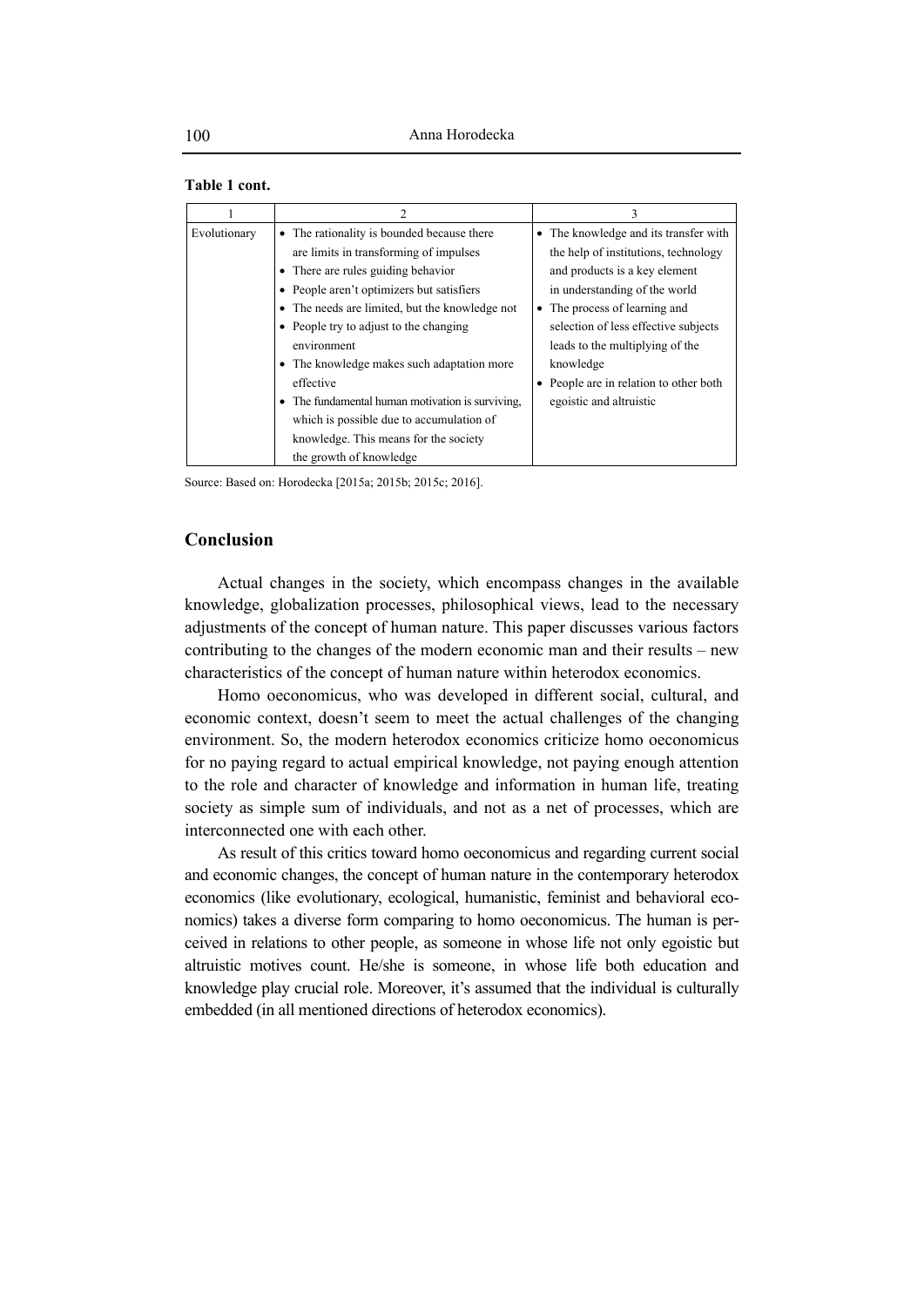We can ask, weather these diverse factors, which contribute to changes of human nature, result in one particular or diverse concepts of human nature. Probably the second answer is closer to the reality, although it's not the scope of this paper to provide answer to this question. However, there are some common characteristics of these various concepts, like ethical dimension, which recognize the meaning of the role of social, cultural and ecological environment in shaping the person<sup>7</sup>. Therefore, ethical concept of human nature may be one possible answer to the requirements of our times. Such a concept corresponds with the requirement of the complexity and refers to all dimensions of human being. Ethical concept is not so narrow as religious one, and could be a common platform for many religions, it is a source of values and goals. The ethical approach is one which bases of virtues, self-control, orientation. So it covers the mentioned topics of altruism, role of character, which allows for choosing goods, which could help us to be happier, orientation on fairness, sensibility towards the nature, concern about wellbeing of others. The chance of adaptation of such a concept of human nature is growing, as soon as moral values and sensibility to questions of justice and responsibility for other and nature find more and more their way into the contemporary discourse.

### **References**

- Biervert B. (1991), *Das Menschenbild der ökonomischen Theorie: Zur Natur des Menschen*, Campus-Verlag, Frankfurt am Main.
- Buss D.M. (2009), *Evolutionary Psychology: The New Science of The Mind*, Pearson Education, Boston, MA.
- Coase R. (1998), *The New Institutional Economics*, "The American Economic Review", Vol. 2, pp. 72-74.
- Daly H.E., Farley J. (2010), *Ecological Economics: Principles and Applications*, Island Press, Washington, DC.
- Dopfer K. (2001), *Evolutionary Economics: Framework for Analysis* [in:] K. Dopfer (ed.), *Evolutionary Economics*, Kluwer Academic Publications, Boston, pp. 133-160.
- Hamilton W.D. (1964), *The Genetical Evolution of Social Behaviour. II*, "Journal of Theoretical Biology", Vol. 1, pp. 17-52.
- Hodgson G.M. (2007), *Evolutionary and Institutional Economics as the New Mainstream*? "Evolutionary and Institutional Economics Review", No. 1, pp. 7-25.

<sup>7</sup> Other possibility would be homo sustinens [Siebenhüner, 2001a]. The sustainability contains as well many common issues, discussed within the current modern heterodox thought.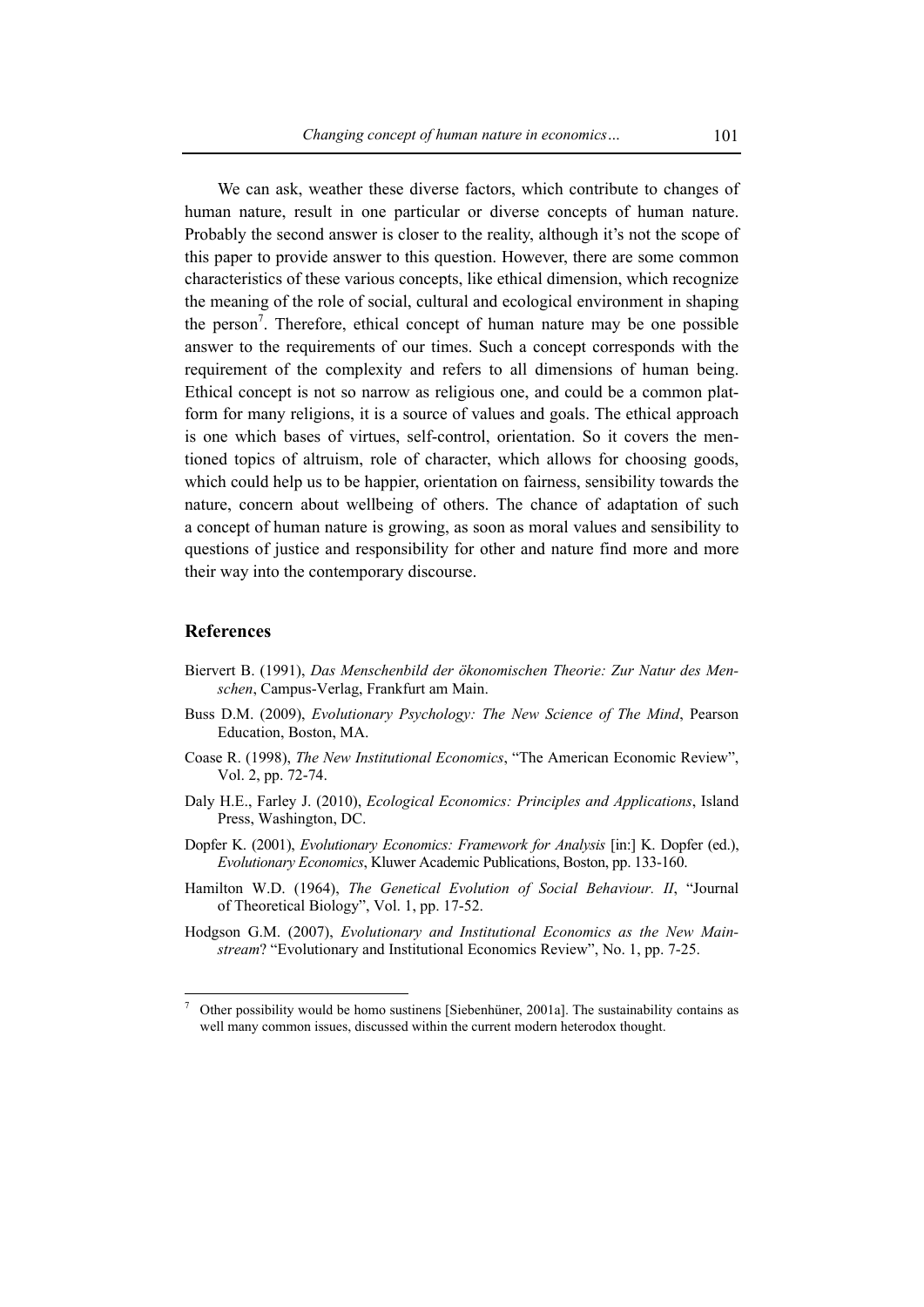- Horodecka A. (2012), *Rola obrazów człowieka w koncepcjach zarządzania z uwzględnieniem aspektów metodologicznych*, "Studia Ekonomiczne", nr 118, s. 443-464.
- Horodecka A. (2014), *Homo oeconomicus, jako podstawa ekonomii krytyka i alternatywy*, "Prace Naukowe Uniwersytetu Ekonomicznego we Wrocławiu. Ekonomia", nr 347, s. 166-183.
- Horodecka A. (2015a), *The Concept of Human Nature as a Driving Force for Changes in Economics Exemplified by Feminist and Neoclassical Economics*, "Prace Naukowe Uniwersytetu Ekonomicznego we Wrocławiu. Ekonomia", nr 401, pp. 144-154.
- Horodecka A. (2015b), *The Field of Evolutionary and Neoclassical Economics as a Consequence of the Changes in Concepts of Human Nature*, "Journal of International Studies", No. 1, pp. 126-137.
- Horodecka A. (2015c), *The Impact of the Human Nature Concepts on the Goal of Humanistic Economics and Religious Motivated Streams of Economics (Buddhist, Islam and Christian)*, "Rivista Internazionale di Scienze Sociali", Vol. 4.
- Horodecka A. (2016), *Obraz człowieka we współczesnej ekonomii*, Oficyna Wydawnicza SGH, Warszawa.
- Hume D. (2007), *A Treatise of Human Nature: Being an Attempt to Introduce the Experimental Method of Reasoning into Moral Subjects*, Clarendon Press, Oxford.
- Kahneman D. (2001), *Judgment under Uncertainty: Heuristics and Biases*, Cambridge University Press, Cambridge.
- Kahneman D., Tversky A. (1979), *Prospect Theory: An Analysis of Decision under Risk*, "Econometrica: Journal of the Econometric Society", Vol. 2, pp. 263-291.
- Lutz M.A., Lux K. (1979), *The Challenge of Humanistic Economics*, Benjamin/ /Cummings Pub., Menlo Park, CA.
- Manstetten R. (2000), *Das Menschenbild der Ökonomie: Der homo oeconomicus und die Anthropologie von Adam Smith*, K. Alber, Freiburg.
- Payutto V.P.A. (1994), *Buddhist Economics, a Middle Way for the Market Place*, Buddhadhamma Foundation, Bangkok.
- Schechner E., Zsok O. (2007), *Sinn-Funken: Ein neues Menschenbild für die Wirtschaft*, EOS Verlag, St. Ottilien.
- Siebenhüner B. (2001a), *Homo sustinens Auf dem Weg zu einem Menschenbild der Nachhaltigkeit*, Metropolis-Verlag, Marburg.
- Siebenhüner B. (2001b), *Nachhaltigkeit und Menschenbilder*, "zfwu", Nr 3, pp. 343-364.
- Smith A. (2005), *An Inquiry into the Nature and Causes of the Wealth of Nations*, University of Chicago Press, Chicago.
- Starbatty J. (2000), *Das Menschenbild in Den Wirtschaftswissenschaften* [in:] R. Biskup, R. Hasse (Hrsg.), *Das Menschenbild in Wirtschaft und* Gesellschaft, Paul Haupt, Bern.
- Stępień B., Szarzec K. (2007), *Ewolucja poglądów teorii ekonomii na temat koncepcji człowieka gospodarującego*, "Ekonomista", nr 1, pp. 13-35.